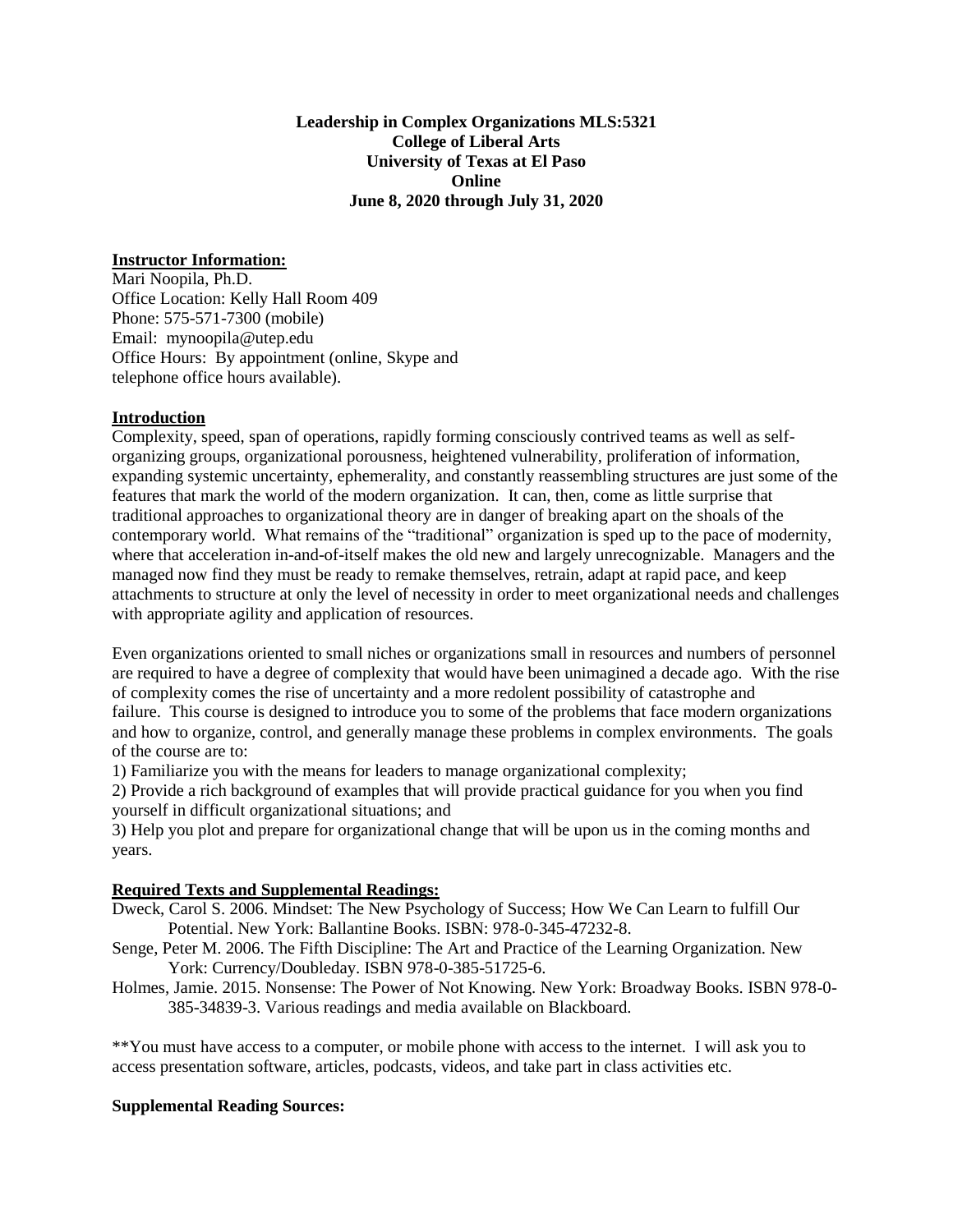Access to a computer, a printer, the internet, an active UTEP e-mail address, and an active Blackboard account are necessary. I will be posting additional course materials online for students to access.

**Required Readings:** Throughout the semester you will be required to read the text books and various articles that will help you understand the course content and will assist you with the weekly writing activities. The professor will provide you with the articles or links to the articles that will be used in the class. All materials should be read before attending class for the week. You should be familiar enough with the reading material that you are able to participate in the in-class activities/review.

**Online Videos:** In addition to the above resources I may ask that you view assigned videos or pod casts that will be discussed in class and that will help you with the weekly writing activities.

## **Course Description and Objectives**

This course examines leadership in complex situations and operating environments, e.g., situations with multiple contexts, constituencies, and functions. Organizations of all sizes, government agencies, military organizations, and corporations face a variety of complex problems, some of which cross organizational boundaries. These situations may involve contending with rapid change in markets or technology, downsizing/rightsizing, or leading collaborative work in a shared-power world.

This course will study the nature of these unique and complex problems that organizations face and the ways in which they have been addressed. Principles from texts and articles on organizational learning and collaboration will be applied to cases of current and previous public and private sector problems.

## **Learning Objectives/Outcomes**

At the end of this course, students will:

- Understand the nature of the unique and complex problems and operating environments faced by organizations.
- Analyze the strategies that organizations have used to address these problems.
- Understand and apply the principles of learning organizations to complex problems.
- Identify the habits of mind and behaviors of successful leaders in these situations.
- Develop integrative and collaborative leadership approaches to complex organizational challenges.

### **Faculty Availability and Responsiveness:**

Available by appointment, please contact me to arrange a meeting time. Any correspondence should be through email or Blackboard email. You can expect a response from me within 24-48 hours during the regular Monday-Friday week, please allow more time during the weekend for correspondence.

### **Teaching Philosophy:**

My classroom is one of respect, competence, and forward thinking. As an educator-scholar my classroom, whether it be face-to-face, hybrid, or online is one that recognizes everyone brings a unique lived experience and knowledge to the table. I make sure that students feel comfortable with sharing their experiences, and I encourage that students let their voice be heard. By consideration of the diverse classroom dynamics that the environment consumes, I seek to establish a supportive, collaborative, encouraging places where all students have the opportunity and desire to thrive. In my classroom, students are in a safe space where they are encouraged to share, take risks, and reflectively learn from their experiences. Through innovative instruction, a commitment to diversity, equity, and inclusion, my classroom uses technology-enhanced learning, service learning and professional development, and a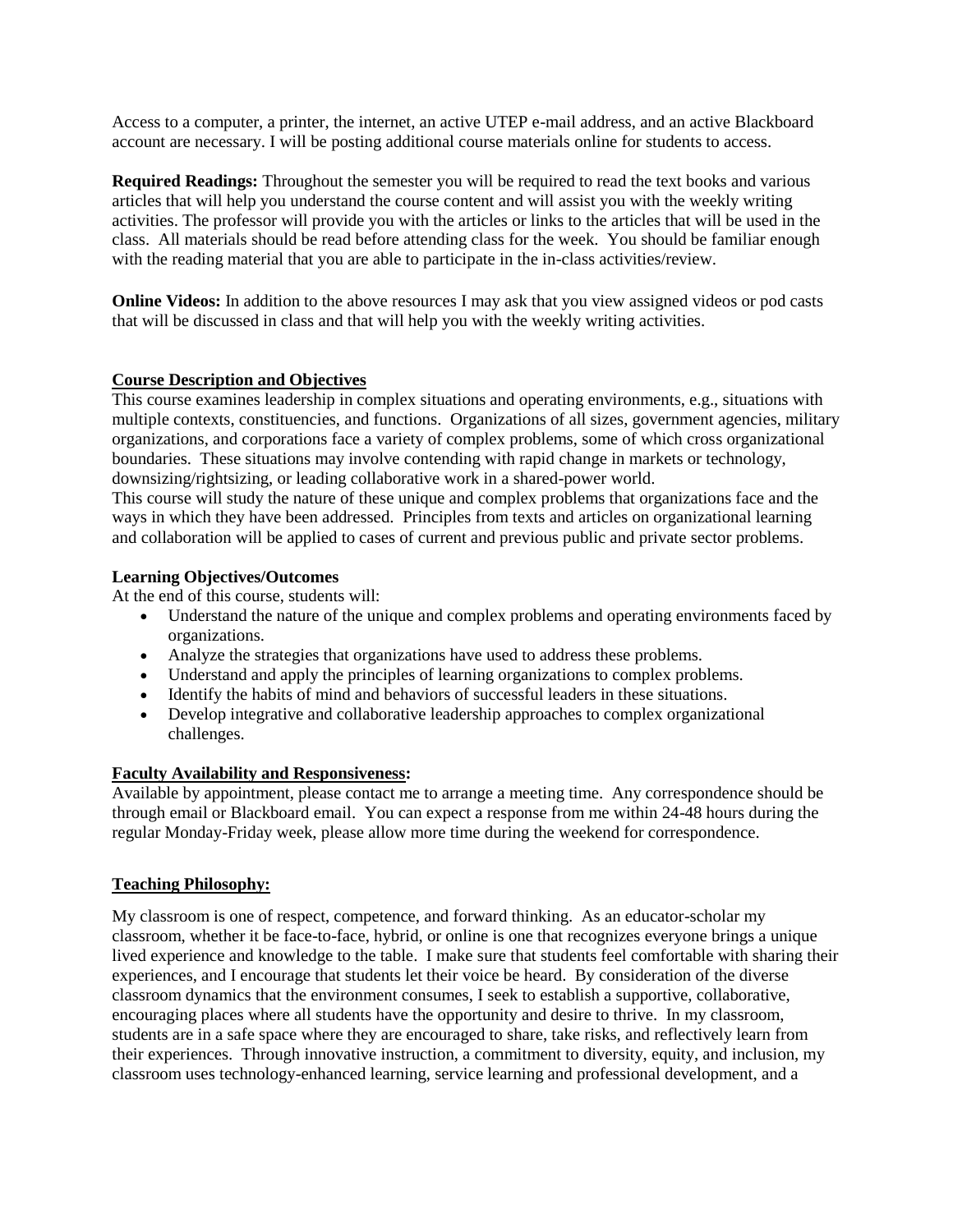continuous dedication to rigorous research. My role in the classroom is that of an engaged facilitator who involves students in the experiential application of leadership concepts and theories.

#### **Course Policies and Expectations:**

All assignments and major projects are to be presented by the due date. An absence means forfeiting the grade for those assignments. If the homework is late, it will be given a 0. For written assignments, I expect that students will consult APA style manuals for the guidelines required for college-level academic writing. I expect that the course's major speaking assignments will be well researched, rehearsed, and prepared with ample time. I will provide specific guidelines for each assignment in the course.

**Multiple submissions:** All work submitted in class must be original work. Please do not submit work that you have submitted in another course.

**Incomplete grades:** An incomplete may be given if a student provides evidence of a documented illness or family crisis that the instructor believes genuinely precluded successful completion of the course.

**Make-up work:** No make-up work will be accepted. If you miss the deadline for a submission you will receive a 0 for that assignment.

**Grades:** All work must be submitted on time and using APA style format. Excessive spelling and grammar errors and late papers will impact your grade.

**Participation:** Each student is expected to read assigned materials on the dates given and to come to class prepared to discuss the assigned content. Students are expected to actively and intently participate in the class discussions, critically engage with the readings, and work collaboratively in the weekly writing activities to learn and to support the learning of peers.

### **Plagiarism:**

Plagiarism is academic dishonesty and will likely ensure your failing the class. Plagiarism means using another person's ideas, language or other original (not common-knowledge) material without proper acknowledgement of its source. This includes taking information or ideas out of books, from articles, off the Internet, your telephone, from a friend or instructor, and so on. If the ideas or words come from a source or person other than you, you must indicate it in your writing or speech. Never use another student's work. A plagiarized assignment will result in failure, and even further disciplinary action in accordance with UTEP policy is possible. Please become familiar with the guidelines outlined by the student handbook, and if there is any question about this topic, please contact me to schedule a meeting.

#### **Other Policies:**

Students are expected to know and observe the published deadlines for (a) dropping the course and (b) withdrawing from the course. These deadlines are published on the Academic Calendar, which is available in the my.utep.edu site, the course catalogue, and is in the Dean's Office, also online [http://catalog.utep.edu/grad/welcome-to-utep/academic-calendar/.](http://catalog.utep.edu/grad/welcome-to-utep/academic-calendar/)

No competing audio/visual technology in class. Laptops and smart phones may be utilized during our course, but these moments are integrated into the curriculum. Usage of these devices, apart from the course design, will be considered competing.

Official UTEP email accounts are encouraged of every student. All business not dealt with in class will be conducted through UTEP email accounts and students are responsible for checking their accounts for course updates and notifications.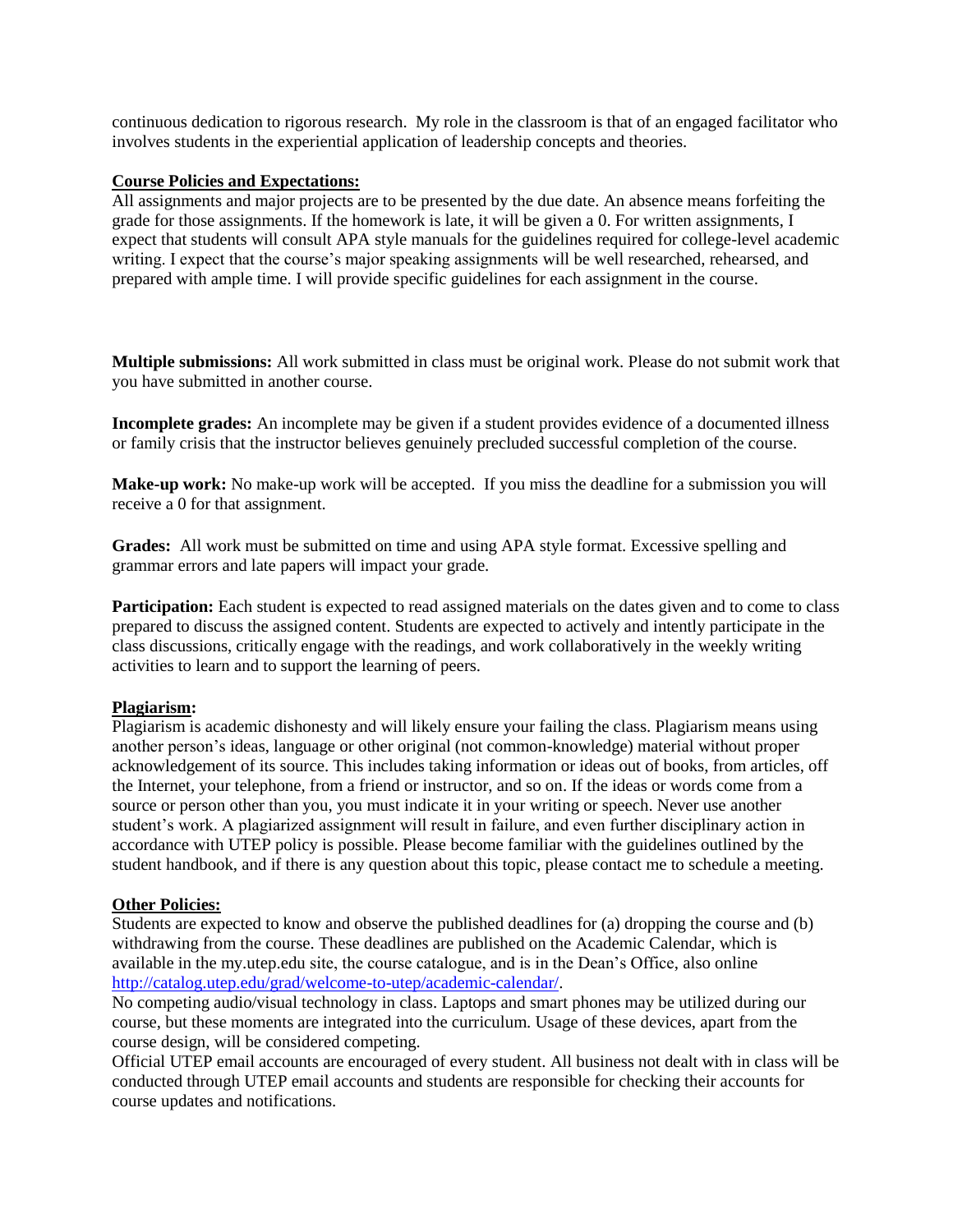For direction about online course etiquette please visit UTEP's netiquette guide for online courses: [https://www.utep.edu/extendeduniversity/cid/\\_Files/docs/netiquette-guide-for-online-courses.pdf](https://www.utep.edu/extendeduniversity/cid/_Files/docs/netiquette-guide-for-online-courses.pdf)

## **Student Conduct:**

Students should familiarize themselves with the UTEP Handbook of Operating Procedures [https://www.utep.edu/vpba/hoop/.](https://www.utep.edu/vpba/hoop/) Violation of procedures will result in failure of the class.

While enrolled at the University, a student neither loses the rights nor escapes the responsibilities of social responsibility. Any student who engages in conduct that is prohibited by the Board of Regents' *Rules and Regulations* or University rules or by federal, state, or local law is subject to discipline whether such conduct takes place on or off campus or whether civil or criminal penalties are also imposed for such conduct. All students are expected and required to obey the law, to show respect for properly constituted authority, and to observe correct standards of conduct.

The University of Texas at El Paso (UTEP) administers student discipline according to established procedures of due process. Procedures are defined and described in the Regents' *Rules and Regulations*, Rule 50101, and in the UTEP's [Handbook of Operating Procedures.](http://hoop.utep.edu/)

The Regents' Rules and Regulations

"All students at the University of El Paso are expected to have read and understood The Regents' *Rules and Regulations*."

"The official copy of the Regents' *Rules and Regulations* is maintained by the Office of the Boards of Regents. The *Rules and Regulations* of the Board of Regents of The University of Texas System for the Government of The University of Texas System were reissued on December 10, 2004."

Handbook of Operating Procedures

Students at the University of Texas at El Paso are encouraged to engage their campus in a positive way. By staying educated on policy and procedure, students can ensure a healthy and productive education at the University of Texas at El Paso.

The UTEP's [Handbook of Operating Procedures](http://hoop.utep.edu/) contains official policies and procedures for the governance of UTEP. The rules and regulations constituting the HOP must not conflict with any rule or regulation in the Regents' Rules and Regulations.

If you have any questions, please contact the Office of Student Conduct and Conflict Resolution (OSCCR). [Avoiding Plagiarism \(PDF\)](https://www.utep.edu/student-affairs/osccr/_Files/docs/Avoiding-Plagiarism.pdf)

### **Academic Misconduct:**

The University of Texas El Paso prides itself on its standards of academic excellence and students are expected to uphold the highest standards of academic integrity. Any student who commits an act of scholastic dishonesty is subject to discipline. Scholastic dishonesty includes, but is not limited to cheating, plagiarism, collusion, submitting work for credit that is attributable in whole or in part to another person, taking an examination for another person, and any act that gives or attempts to give unfair advantage.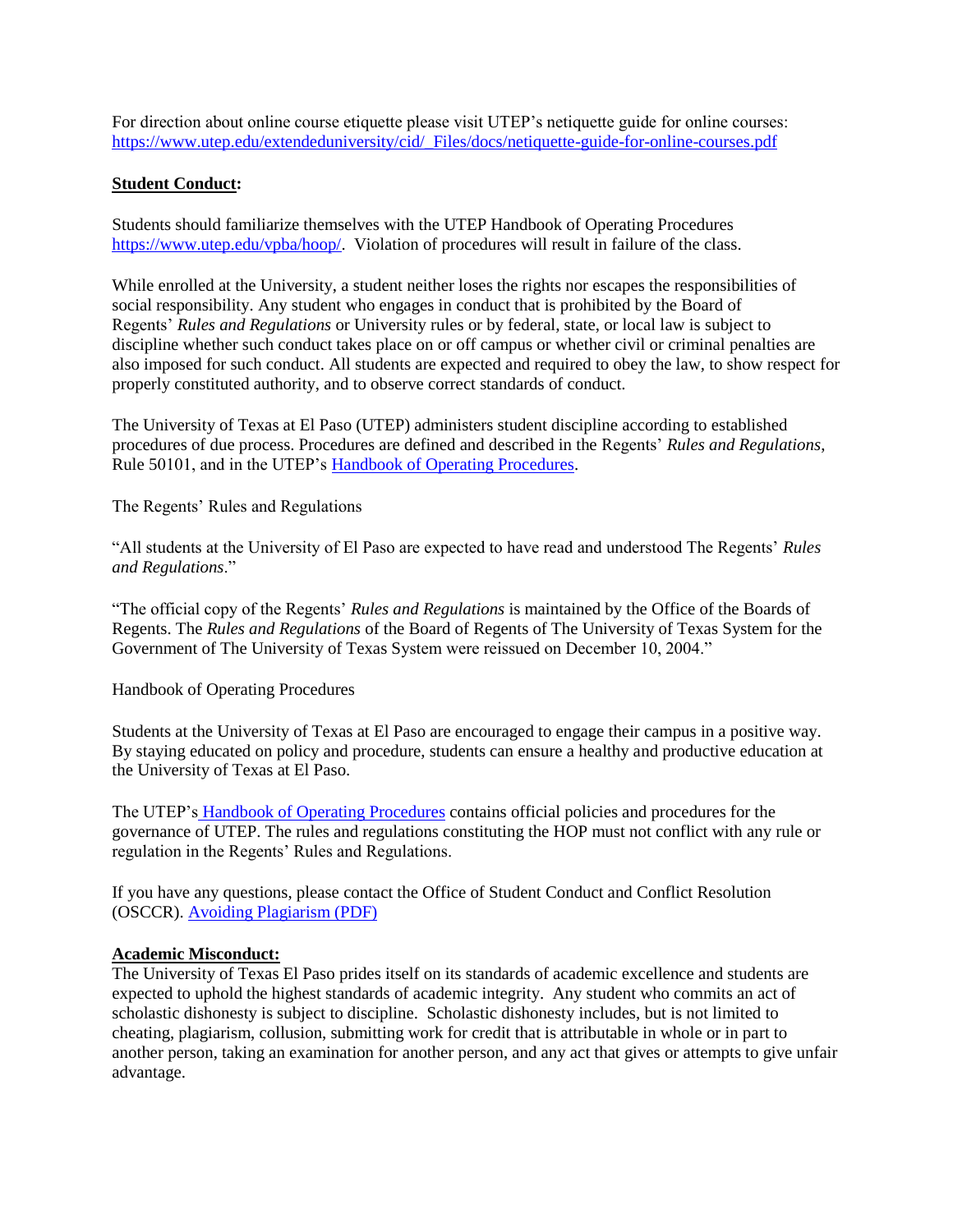#### **Students in need of accommodations and other support services:**

If you have a documented disability that may influence your performance in this class, please consult with The Center for Accommodations and Support Services. They will help determine appropriate, reasonable accommodations. Following the meeting, please make an appointment me during the first weeks of the class, in person, and provide documentation from Center. I will make any reasonable accommodations necessary to assure your success in this course. Please find contact information below.

The University of Texas at El Paso The Center for Accommodations and Support Services (CASS) Union East Bldg. Room 106 P.O. Box 609 El Paso, Texas 79968-0609

E: [cass@utep.edu](mailto:cass@utep.edu) P: (915) 747-5148 F: (915) 747-8712

### **ASSESSMENTS AND GRADING**

Your grade will be based upon the following assignments:

| <b>Assignments</b>                                 | <b>Points</b> |
|----------------------------------------------------|---------------|
| <b>Weekly Discussion Boards (7x30pts.</b><br>each) | $ 210\rangle$ |
| Mini Analysis (2x100pts. each)                     | 200           |
| <b>Statement of Solidarity</b>                     | 100           |
| <b>Final Paper (200)</b>                           | 200           |
| <b>Total</b>                                       | 610           |

#### **Grading scale**

**90-100% = A 80-89% = B 70-79% = C 60-69% = D**  $<60\%$  = **F** 

### **NETIQUETTE**

Netiquette involves the rules that govern proper behavior or etiquette when communicating online. There is a tendency to believe that the proper behavior and etiquette of face-to-face communication does not apply to online communication. We are all familiar with stories about improper behavior surrounding emails, tweets, Facebook posts, other social media apps, blogs, etc. Netiquette is being civil online. In this course, we will practice proper netiquette.

### **DISCUSSION POSTS**

Each week, there will be discussion questions. You are responsible for answering each of the questions in the original post as well as responding to at minimum two of your classmates posts. In the posts you are expected to apply what you have learned from the readings and case studies for the week. Use the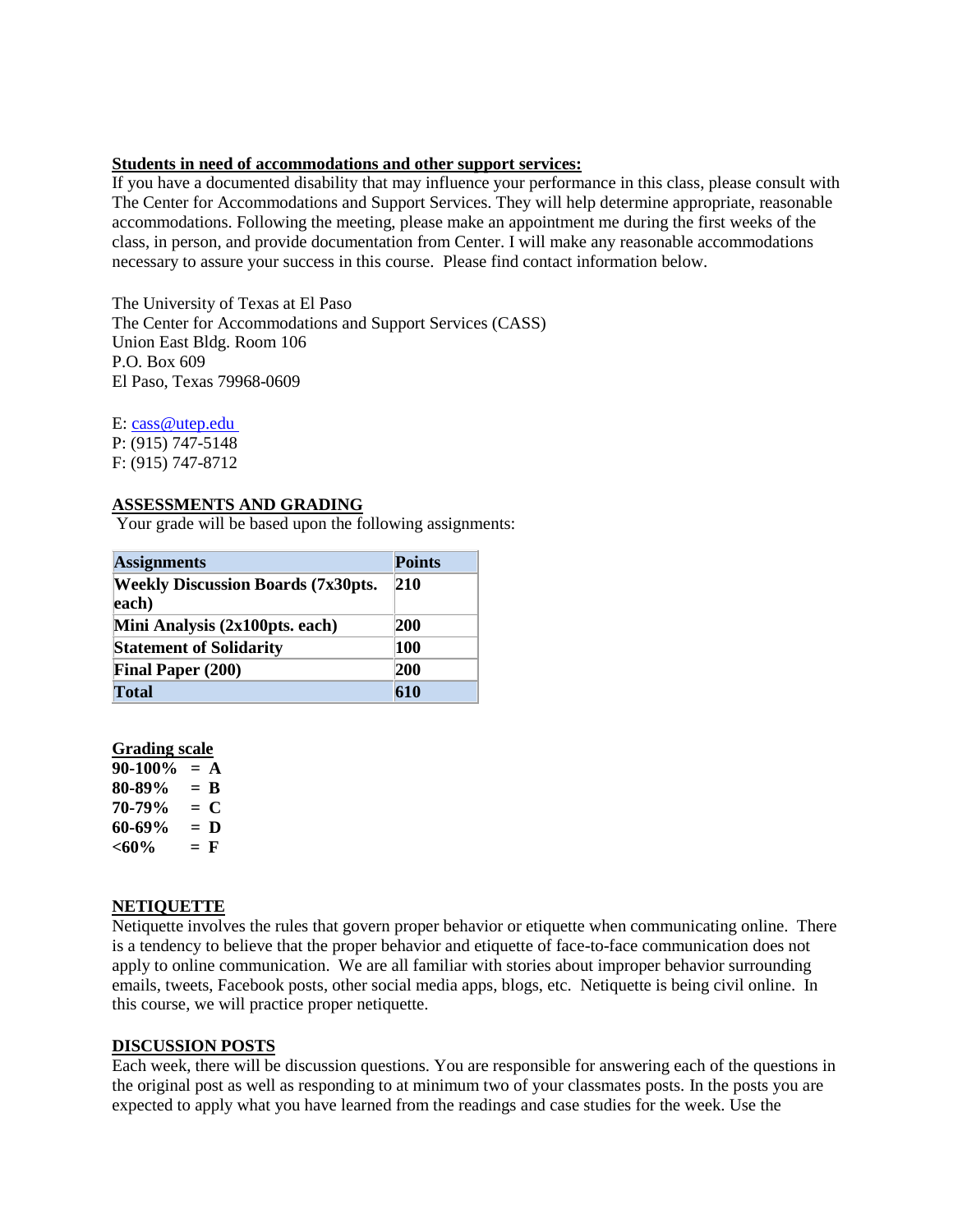readings to engage in an analysis of the case study. Do not simply discuss your opinion. Do not simply regurgitate another student's post. You must provide substantive posts. A substantive post is one that:

- 1. makes me see that you have done the readings;
- 2. demonstrates that you have thought about the material;

3. analytically applies ideas and elements from the readings to the case study for the week; and

4. entices your fellow students to engage in further discussion and continue your analysis. While there is no set word limit, strive to keep your discussion posts to 250-300 words.

5. you must use citations and references in your original post and at minimum you need to reference the material that was assigned for the discussion board.

RESPONSE POSTS Each week, you are responsible for responding to at least two of your fellow students' discussion posts.

As with your discussion posts, your response posts should be substantive posts. While there is no set word limit, strive to keep your response posts to 200-250 words. Try to post your original discussion earlier in the week so you will give your classmates time to respond by Sunday. All posts and responses are due by Sunday of each week.

## **Statement of Solidarity:**

Leaders across multiple organizations have taken the opportunity to show their solidarity with the Black community and condemn racism, violence, and police brutality. As a leader within an organization you may be asked to or compelled to write a letter or solidarity for your organization. For this assignment I encourage you to write a letter of solidarity addressing systemic racism and racial violence within the U.S. There are few issues as complex as systemic racism and this exercise should allow you to reflect on how you would approach the important task. There are multiple approaches that you can take when writing the letter, you can approach it as if you were the leader of an organization, a team, institution of education, etc., or if you would prefer to write a personal statement of solidarity you may approach the assignment in that way as well. Either way be creative and authentic in your approach. Please make sure in the title that you explain what perspective you are coming from for example:

Statement of Solidarity from (The Nursing Association)

Statement of Solidarity from (The NCAA)

# **MINI ANALYSIS 1 & 2**

# **Analysis of Complexity within the Context of Current Events**

Students will engage in a critical analysis of leadership and complexity theory and practice, based on readings from the class. My primary concern with this analysis paper is that students engage materials in ways that demonstrate at least three dimensions:

 First, students should demonstrate strong engagement with theories and concepts from the book chapters and readings